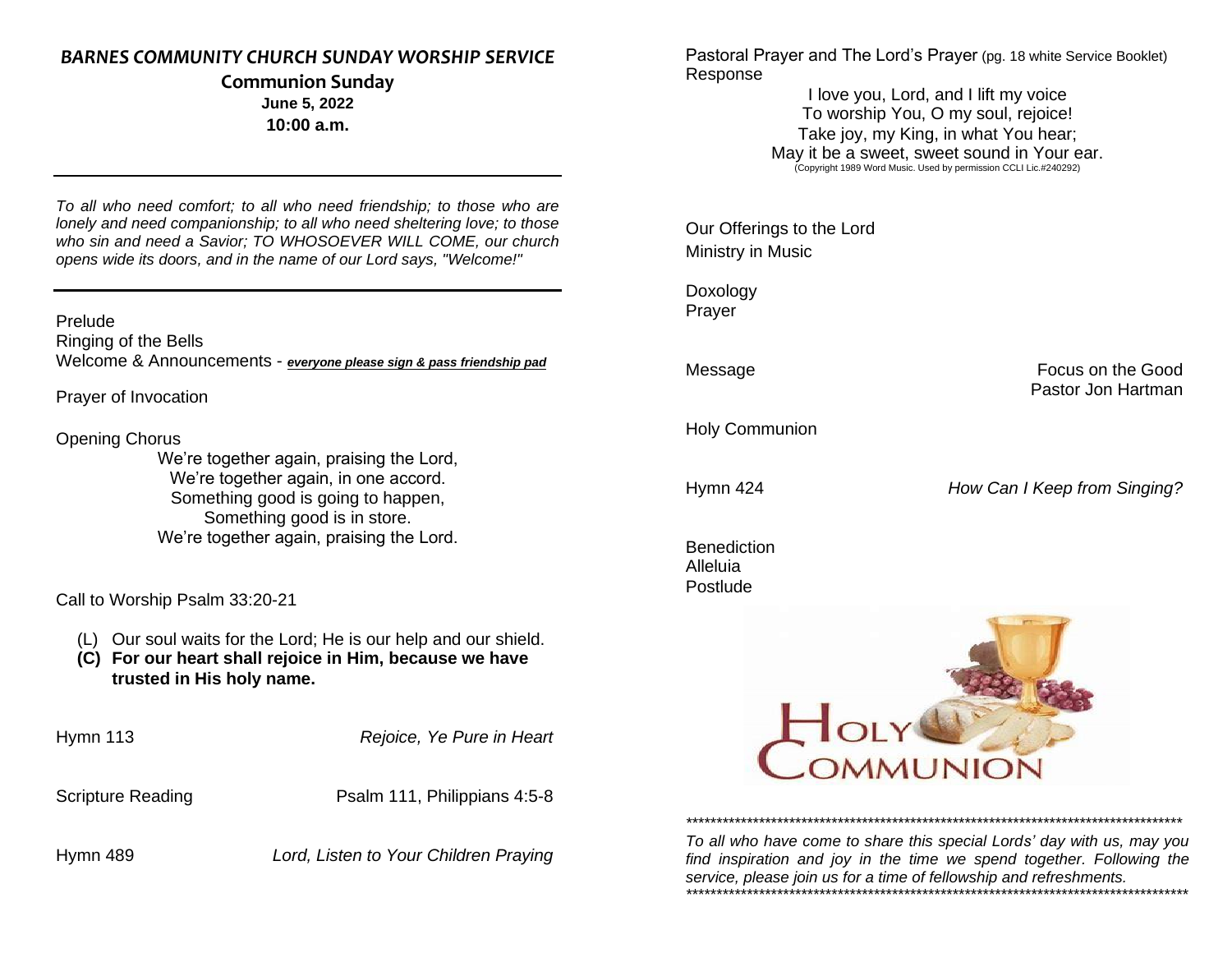#### **PURPOSE**

**The purpose of the Barnes Community Church is to glorify God, to provide a place and means of worship and service, and to advance the Kingdom of Jesus Christ.**

**\_\_\_\_\_\_\_\_\_\_\_\_\_**

We welcome young children to our services. There is a room available should your child become uncomfortable during the service. Activity bags are also available for children in the Narthex.

For your comfort and convenience, **sound receivers** and **back cushions** are available. Please ask the ushers.

Pianist: Janis Macomber Head Usher: Justine Roberts Ushers: Jerry & Carole Knudson, Rich Ritter Sound Operator: Richard Needham Fellowship Server(s): Bonnie Dealing, Sue Lane

 **PRAYER CHAIN**: 715-795-2195 (Church)

**BARNES COMMUNITY CHURCH Rev. Jon Hartman, Pastor** 3200 County Hwy N, Barnes, WI 54873 **tel. 715-795-2195 WORSHIP SERVICE 10:00 A.M.** Pastor's church e-mail: bcc4@cheqnet.net Secretary's e-mail**:** [bcc1@cheqnet.net](mailto:bcc1@cheqnet.net) Pastor's residence: 715-795-3002 Web Site[: www.BarnesCommunityChurch.](http://www.barnescommunitychurch/)com

> *Pastor Jon Hartman* **Barnes Community Church 3200 County Road N Barnes, WI 54873**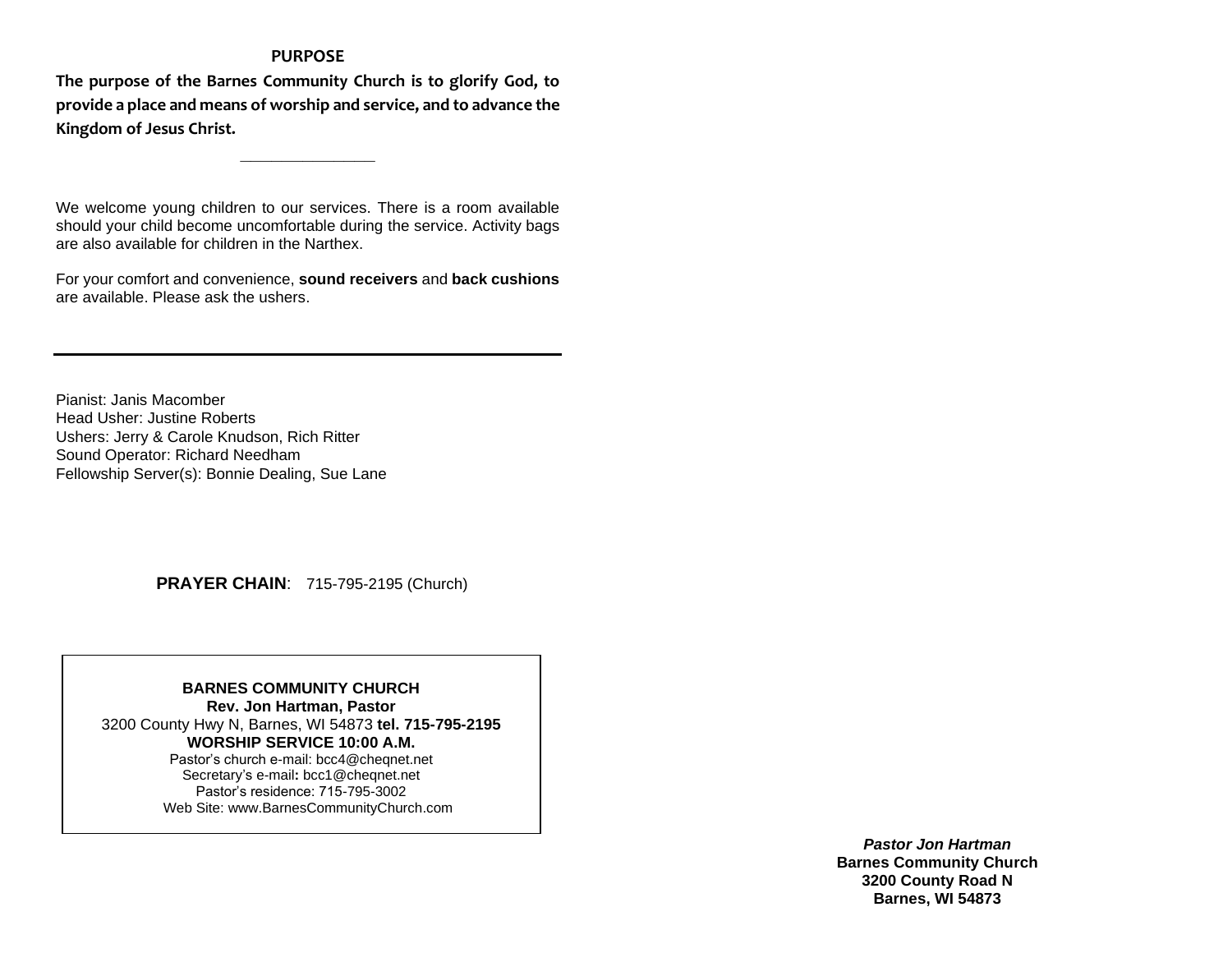

# **Tuesday Bible Study**

Please join us each Tuesday at 10:00 a.m. for Bible Study. Our current study is a video series on prayer.

**NEXT SUNDAY,** 

Please plan to attend. A

quorum is required.

**JUNE 12th**



## **FAMILIES TO PRAY FOR**

- Sun. Greg & Beverly Strasser
- Mon. Mark & Sheryl Tasler
- Tues. Clarence & Donna Tollefson
- Wed. David Van Flls.
- Thurs. Lee & Sue Wiesner
- Fri. Cal & Eleanor Wise
- Sat. Ray & Joyce Zimm, Sue Wiesner (B)
- Sun. Dale & Jean Aukee

(B) Birthdays this week.

# **CURRENT PRAYER NEEDS:**

Ron Clark, Bud Heerema, Irene Lundberg, Josh Peterson, Ken Senske, Mark Tasler

## **MILITARY SERVICE MEMBERS AND THEIR FAMILIES:**

Aaron Cordell, Dennis Good, Grace Lane, Nick Lane, Raymond Ritter, Ryan Wiltgen, Jake Wilder, Katie Zimmermann



- ➢ **June 21st at 7:30 p.m.** Guys & Gals Wedding Shower for Dana Hodowanic and her fiancé Greg
- ➢ **June 29th at 1:00 p.m.** Baby Shower for Kally Melin



*Pray for our Missionaries:* Dave & Carol Butler, Larry & Laura Hoffert, Arley & Janice Loewen, Carolyn Pinke

*Local Mission:* Northwoods New Life Resource Center